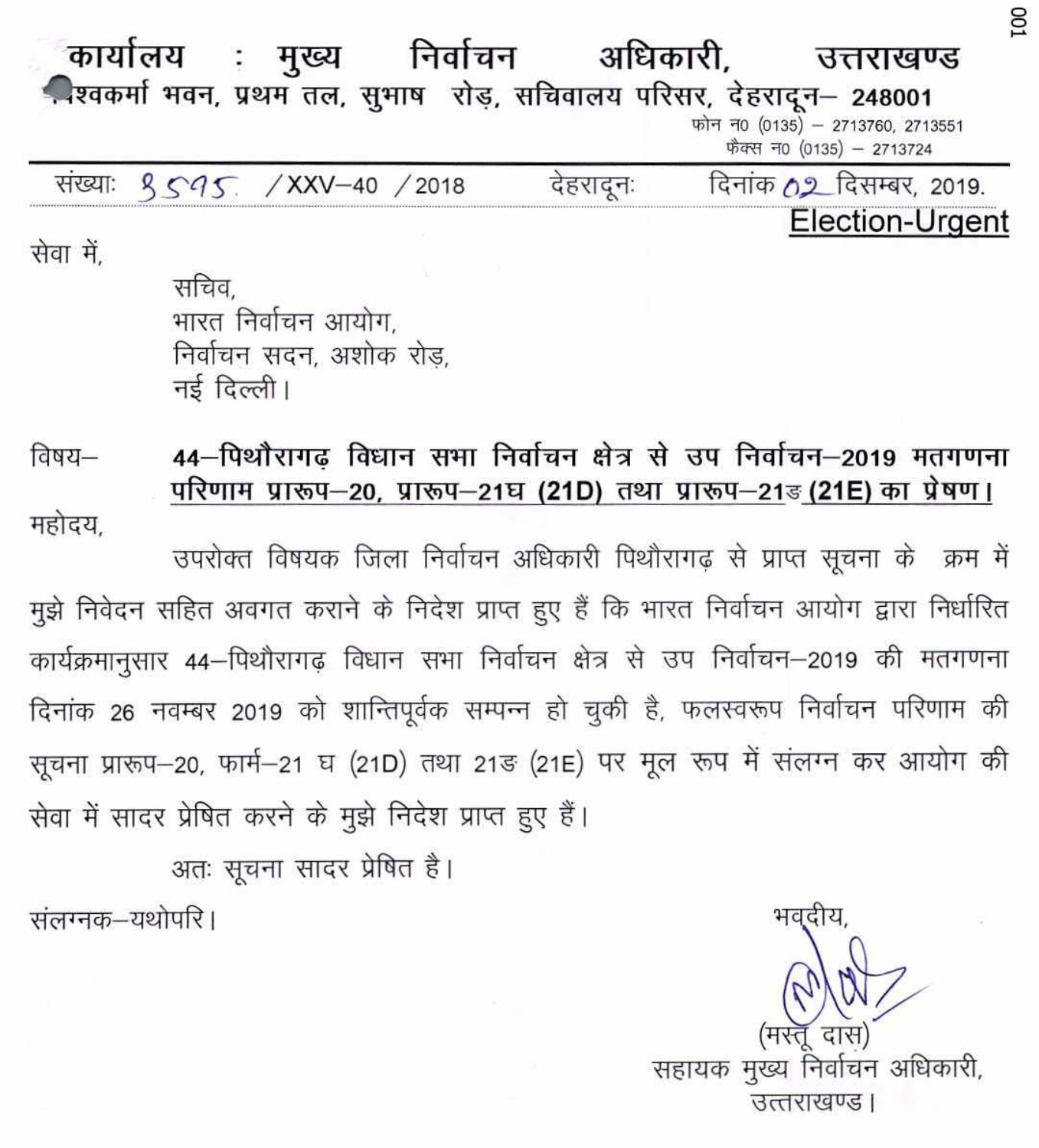निर्वाचनों का संचालन नियम, 1961 (कानूनी नियम और आदेश)

> प्रारूप 21 घ (नियम 64 देखिए)

(आकस्मिक रिक्ति को भरने के लिये निर्वाचन में उपयोग के लिए जब स्थान सविरोध हो) लोक प्रतिनिधित्व अधिनियम 1951 की धारा 66 के अधीन निर्वाचन के परिणाम की घोषणा।

44–पिथौरागढ़ विधान सभा निर्वाचन क्षेत्र से उत्तराखण्ड (राज्य/संघ राज्य क्षेत्र) की विधान सभा के लिए उप निर्वाचन–2019

निर्वाचनों का संचालन, नियम 1961 के नियम 64 के साथ पठित लोक प्रतिनिधित्व अधिनियम, 1951 की धारा 66 में अन्तर्विष्ट उपबंधो के अनुसरण में, मैं घोषणा करता हं कि–

श्रीमती चन्द्रा पन्त, मोहल्ला खड़कोट, पो0 / तह0 / जिला पिथौरागढ़ जो भारतीय जनता पार्टी (मान्यता प्राप्त राजनैतिक दल) द्वारा खड़े किए गए हैं।

उपर्युक्त निर्वाचन क्षेत्र से उस सदन में श्री प्रकाश पन्त की मृत्यू के कारण हुई रिक्ति को भरने के लिए सम्यक रूप से निर्वाचित हो गई हैं।

स्थानः पिथौरागढ दिनांकः 28.11.2019

रेटर्निंग आफिसर सभा निर्वाचन क्षेत्र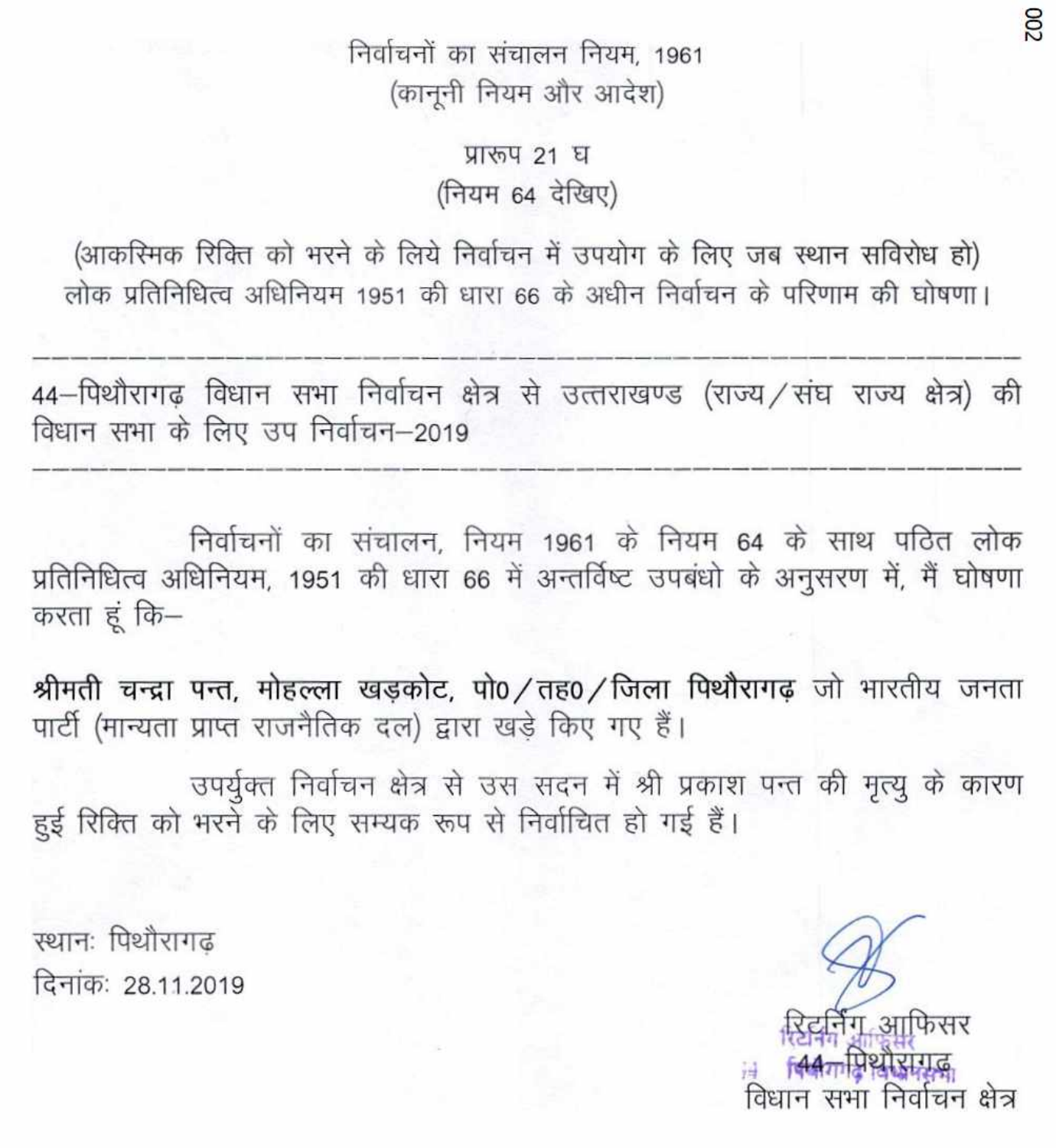# **Conduct of Elections Rules, 1961**

(Statutory Rules And Order) **FORM 21D** 

(See Rule 64)

# (For use in General Election when seat is contested)

Declaration of the result of Election under section 66 of the Representation of the People Act, 1951.

\*Election to the Legislative Assembly of Uttarakhand from 44-Pithoragarh Assembly constituency.

In pursuance of the provisions contained in section 66 of the Representation of the People Act, 1951, read with rule 64 of the Conduct of Elections Rules, 1961, I declare that-

## **Chandra Pant**

Mohalla Khadkot, post/tahsil/-, Pithoragarh, Uttarakhand [sponsored by Bharatiya Janata Party ] has been duly elected to fill the vacancy caused in that House by the

| *death of PRAKASIA PANT (EX MLA) |                      |
|----------------------------------|----------------------|
|                                  |                      |
|                                  |                      |
|                                  | having been declared |

Place: Date: 28-11-2019

(Tushar Saini) **Returning Officer** 044 Pithoragarh Legislative Assembly Constituency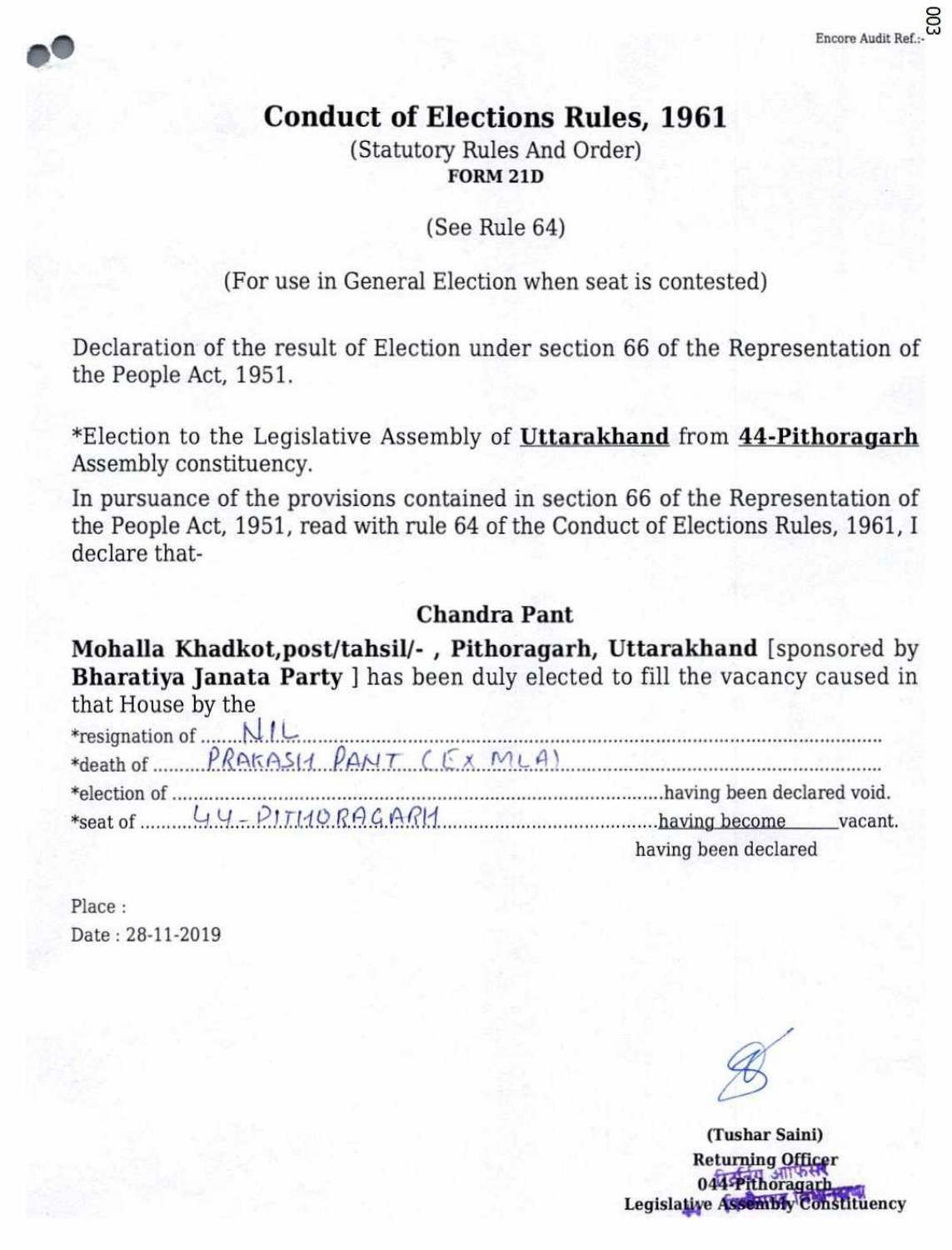#### प्रारूप 21 ड}

#### (नियम 64 देखिए)

#### निर्वाचन की विवरणी

#### 44 पिथौरागढ निर्वाचन क्षेत्र से विधानसभा के लिए उप निर्वाचन

### निर्वाचन की विवरणी

| कम<br>सं० | अभ्यर्थी का नाम                  | संबद्घ पार्टी          | डाले गये मतों की<br>संख्या |  |
|-----------|----------------------------------|------------------------|----------------------------|--|
|           | अन्जू लुंठी                      | इण्डियन नेशनल कांग्रेस | 22819                      |  |
| 2         | चन्द्रा पन्त                     | भारतीय जनता पारी       | 26086                      |  |
| 3         | मनोज कुमार भट्ट उर्फ ललित भट्ट   | सिमाजवादी पार्टी       | 835                        |  |
|           |                                  | कुल योग                | 49740                      |  |
|           | $3$ <i>ਸਿਰਟਾਰਾ</i> ਬੀ ਲੋਕ ਸ਼ਾਂਬਗ | A                      |                            |  |

| $1.11$ $1.11$ $1.11$ $1.11$ $1.11$ $1.11$ $1.11$ $1.11$ | 102201 |
|---------------------------------------------------------|--------|
| डाले गये विधिमान्य मतों की कुल संख्या                   | 49740  |
| इनमें से कोई के लिए नही डाले गये मतो की संख्या :        | 844    |
| प्रतिक्षेपित मतों की कुल संख्या                         | 167    |
| निविदत्त मतों की कूल संख्या                             |        |
|                                                         |        |

मैं घोषित करता हूँ कि :--

## श्रीमती चन्द्रा पन्त, मोहल्ला खड़कोट, पो0 / तह0 / जिला पिथौरागढ़

44– पिथौरागढ विधान सभा, उक्त स्थान को भरने के लिए सम्यक् रूप से निर्वाचित हुए है।

स्थान : पिथौरागढ तारीख: 28.11.2019

रिट्टर्निय, आफिसर 444 पिथोराक्षाल दिविधान स्वभा

1. अधिसूचना सं0 का0आ0 4542, तारीख 20 दिसम्बर 1968 द्वारा (1-1-1969 से) पुनः संख्याकित। 2. अधिसूचना सं0 का0आ0 565 (अ), तारीख 4 अगस्त 1984 द्वारा प्रतिस्थापित। 3. अधिसूचना सं0 का0आ0 565 (अ), तारीख 4 अगस्त 1984 द्वारा प्रतिस्थापित।